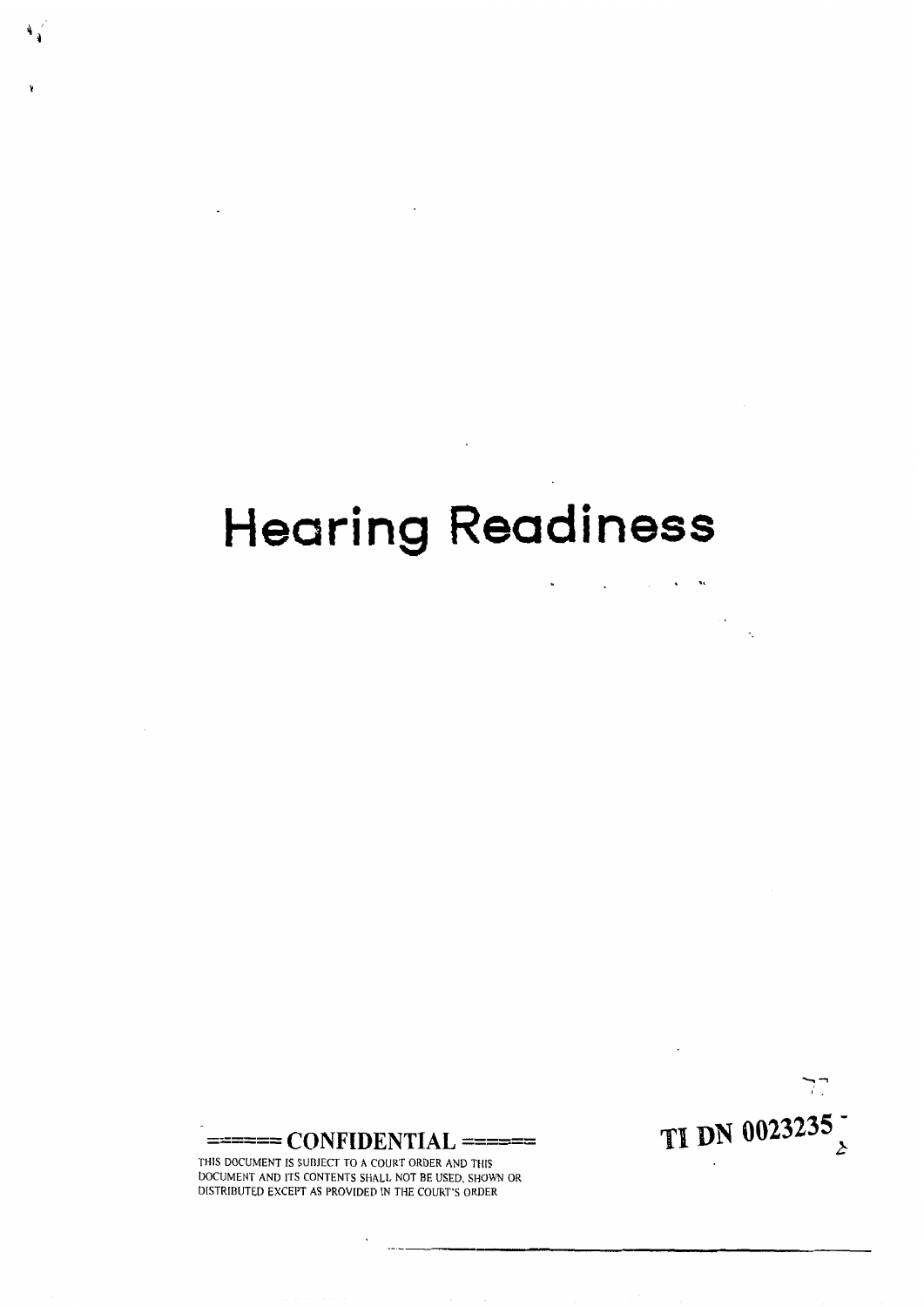### Tobacco Institute Witnesses

#### **Charlie Whitley, TI**

## **Industry Scientists Involved**  In **PASS Testing** .

== CONFIDENTIAL ======

THIS DOCUMENT IS SUBJECT TO A COURT ORDER AND THIS DOCUMENT AND ITS CONTENTS SHALL NOT **BE** USED. SHOWN OR DISTRIBUTED EXCEPT AS PROVIDED IN THE **COURT'S** ORDER

**TI DN 0023236** 

 $\Delta$ 

 $\mathcal{A}$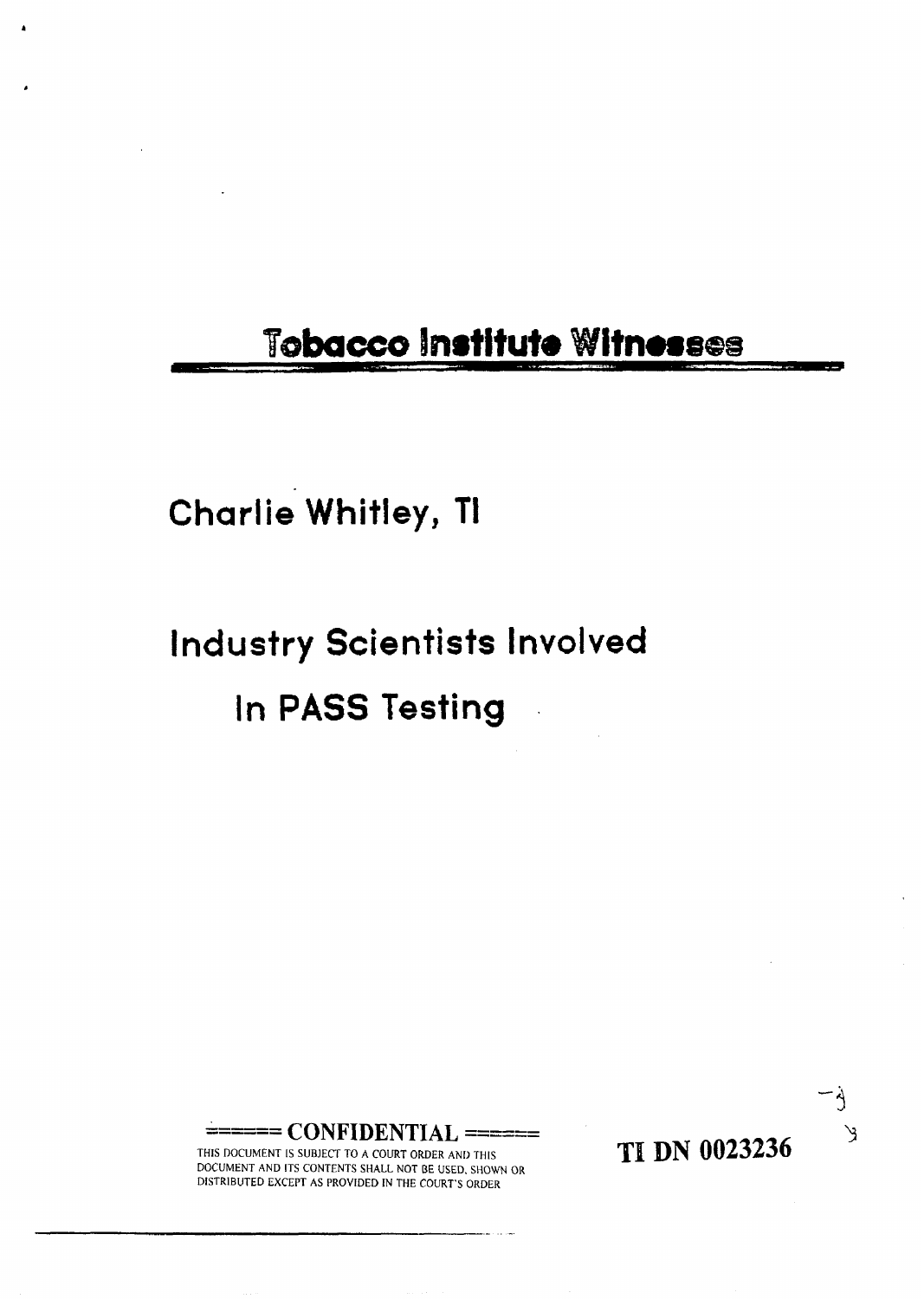# **Scientific Witness Team**

- **Dr. Walter Decker, Toxicologist**
- **Dr. J. Fielding Douglas, Toxicologist**
- **Dr. Lawrence** N. **Halfen, Biological Chemist**
- **Dr. Larry Holcornb, Environmental Toxicologist**
- **Dr. Alan Kassman, Physical Chemist**



**\_\_\_\_\_I CONFIDENTIAL** ====== **THIS** DOCUMENT IS SUBJECT TO **A** COURT ORDER AND THIS DOCUMENT AND ITS CONTENTS **SHALL** NOT BE USED, **SllOWN** OR DISTRIBUTED EXCEPT **AS** PROVIDED IN **THE** COURT'S ORDER

-<br>--------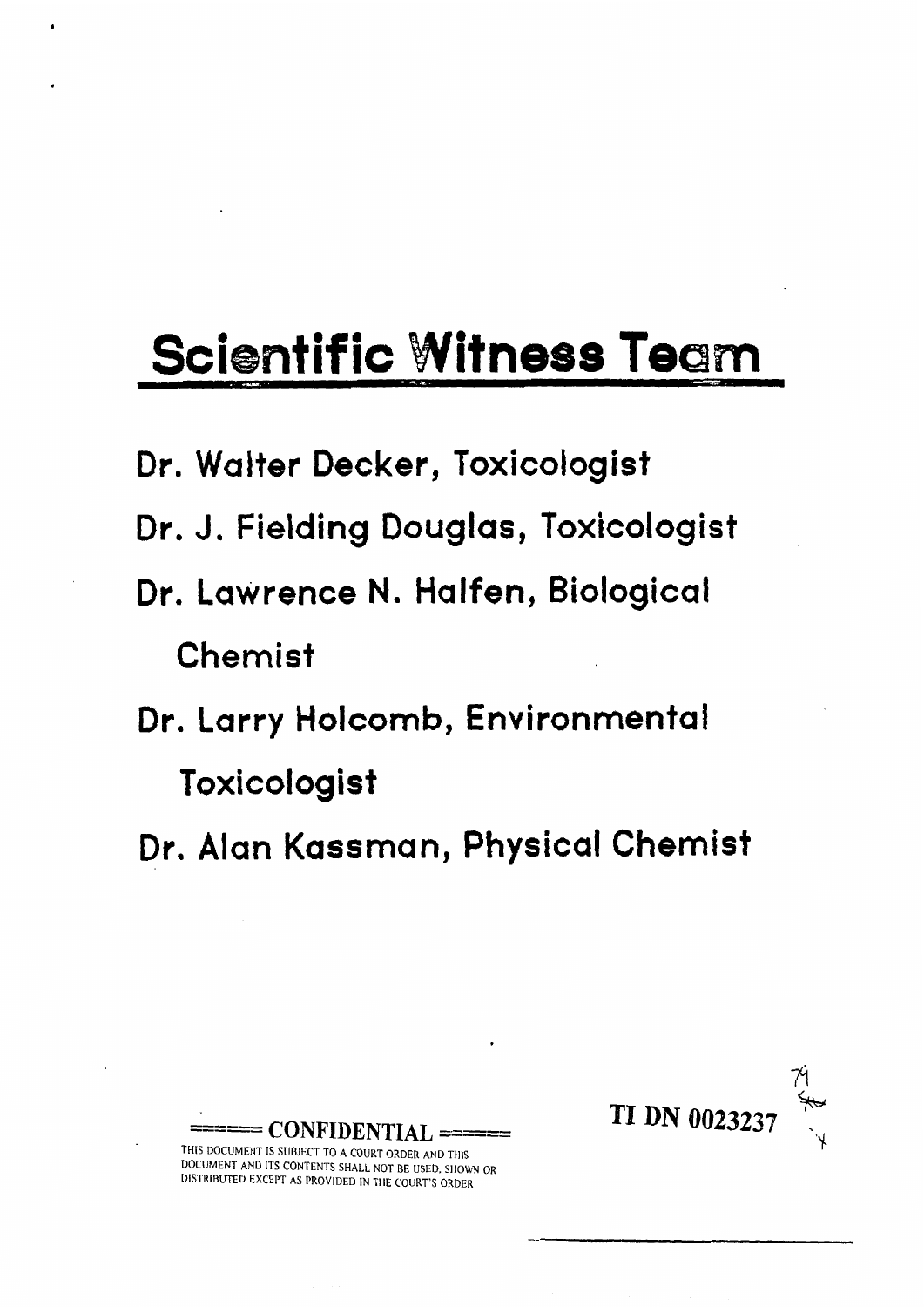## **Scientific Witness Team**  (Continued)

**Joe Pedelty, Biochemist/Toxicologist** 

**Dr. Jack Peterson, Industrial Hygienist** 

**John W. Vincent, Esq., Environmental** 

**Toxicologist** 

**Dr. David Weeks, General Medicine** 



THIS DOCUMENT IS SUBJECT TO A COURT ORDER AND THIS DOCUMENT AND ITS CONTENTS SHALL NOT BE USED, SHOWN OR DISTRIBUTED EXCEPT AS PROVIDED IN THE COURT'S ORDER

------ \_\_\_\_\_\_ **CONFIDENTIAL** ======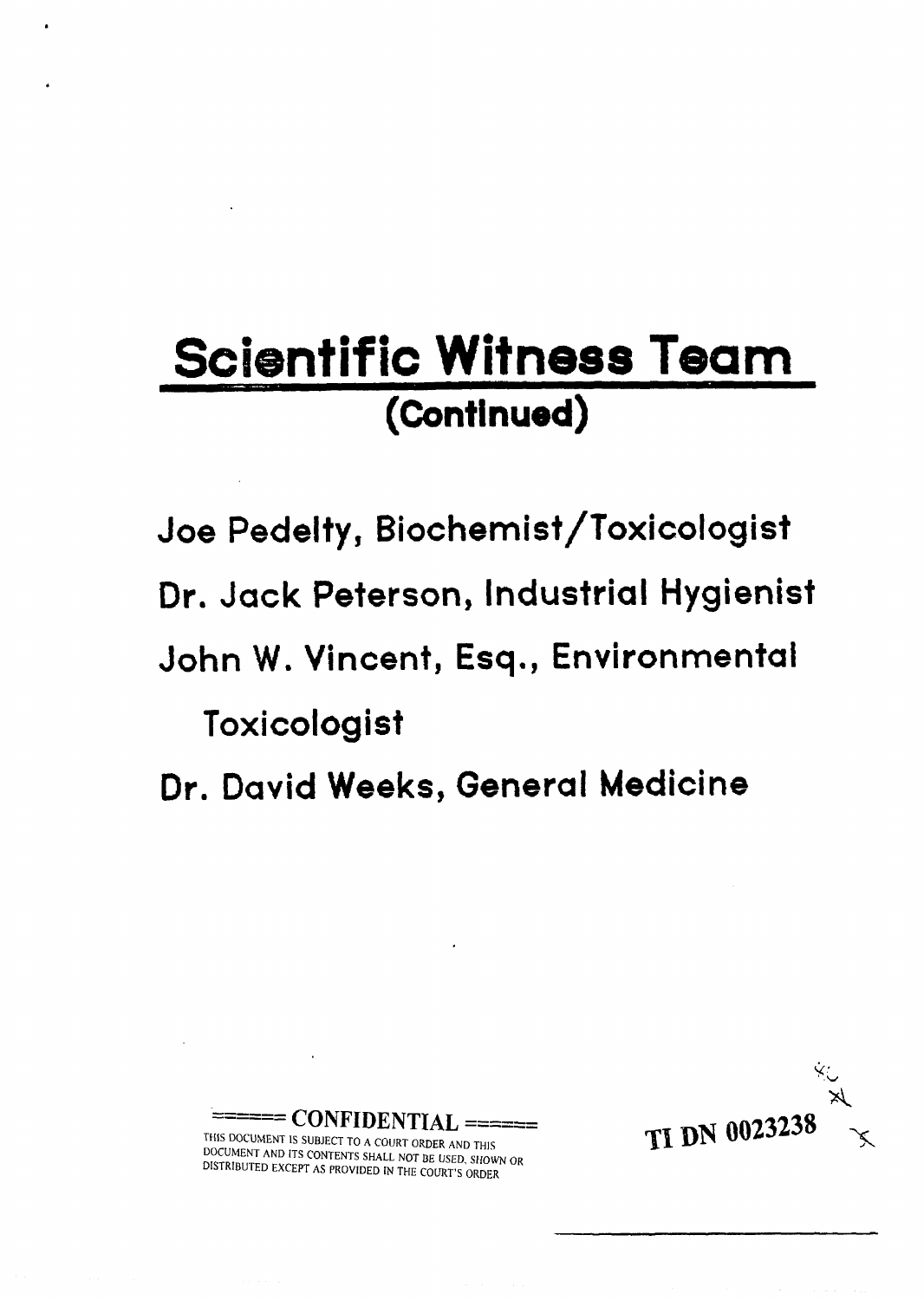## **Ventilation/Indoor Air Quality Experts**

**Jon Yereb, lndustrial Hygienist Nancy Stone, Industrial Hygienist Jolanda Janczewski, Biohazard/ Public Health Gray Robertson, Chemist Simon Turner, Biologist** 

------ **CONFIDENTIAL** ======

THIS DOCUMENT IS SUBJECT TO A COURT ORDER AND THIS DOCUMENT AND ITS CONTENTS SHALL NOT BE USED. SHOWN OR DISTRIBUTED EXCEPT AS PROVIDED IN TllE COURT'S ORDER

**TI DN 0023239** 

६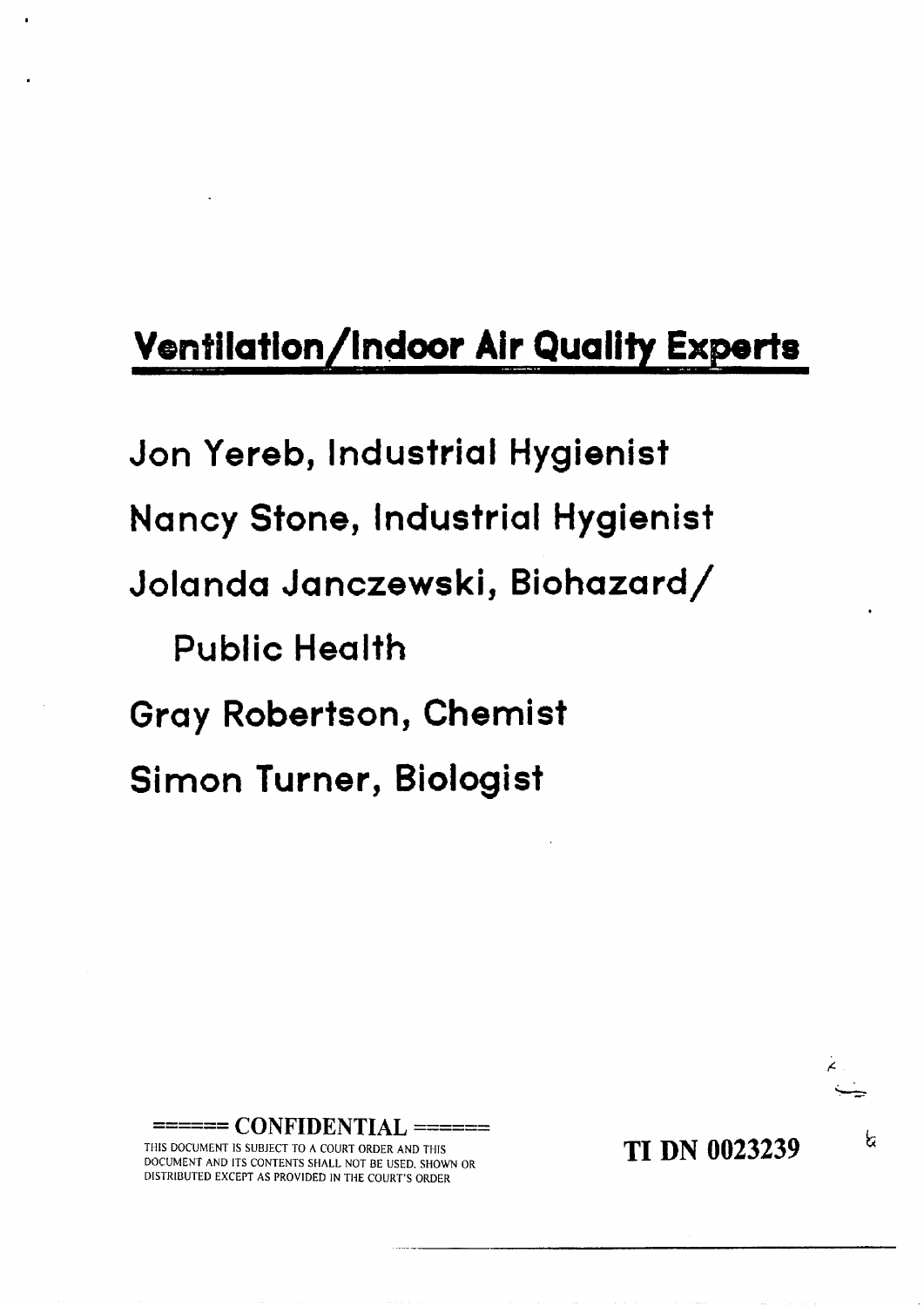## Ventilation/Indoor Air Quality Experts **(Continued)**

#### **Peter Binney, Biologist**

#### **Jeff Seckler, Chemist**



------ **CONFIDENTIAL** ======

THIS DOCUMENT IS SUBJECT TO **A** COURT ORDER AND THIS DOCUMENT AND ITS CONTENTS SHALL NOT BE USED. SHOWN OR DlSTRlBUTED EXCEPT AS PROVIDED IN THE COURT'S ORDER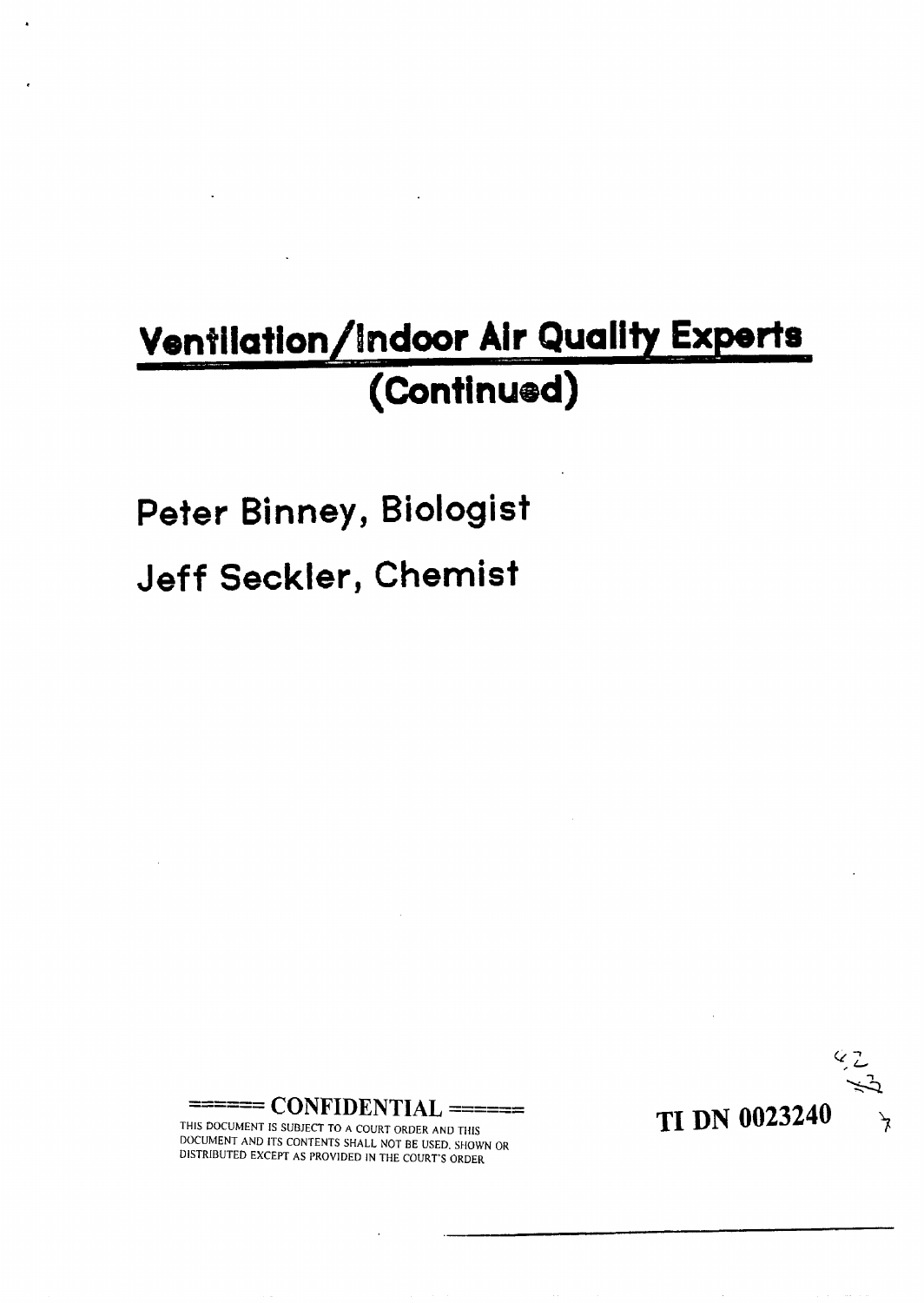## **Representatives from AFL-CIO**

**Bakery, Confectionery** & **Tobacco Workers Sheet Metal Workers International Assn. international Assn. of Machinists Service Employees International Union A. Philip Randolph Institute Labor Council for Latin American Advancement** 



THIS DOCUMENT IS SUBJECT TO **A** COURT ORDER AND THIS DOCUMENT **AND** ITS CONTENTS SHALL NOT BE USED. SHOWN OR DISTRIBUTED EXCEPT AS PROVIDED IN THE COURT'S ORDER

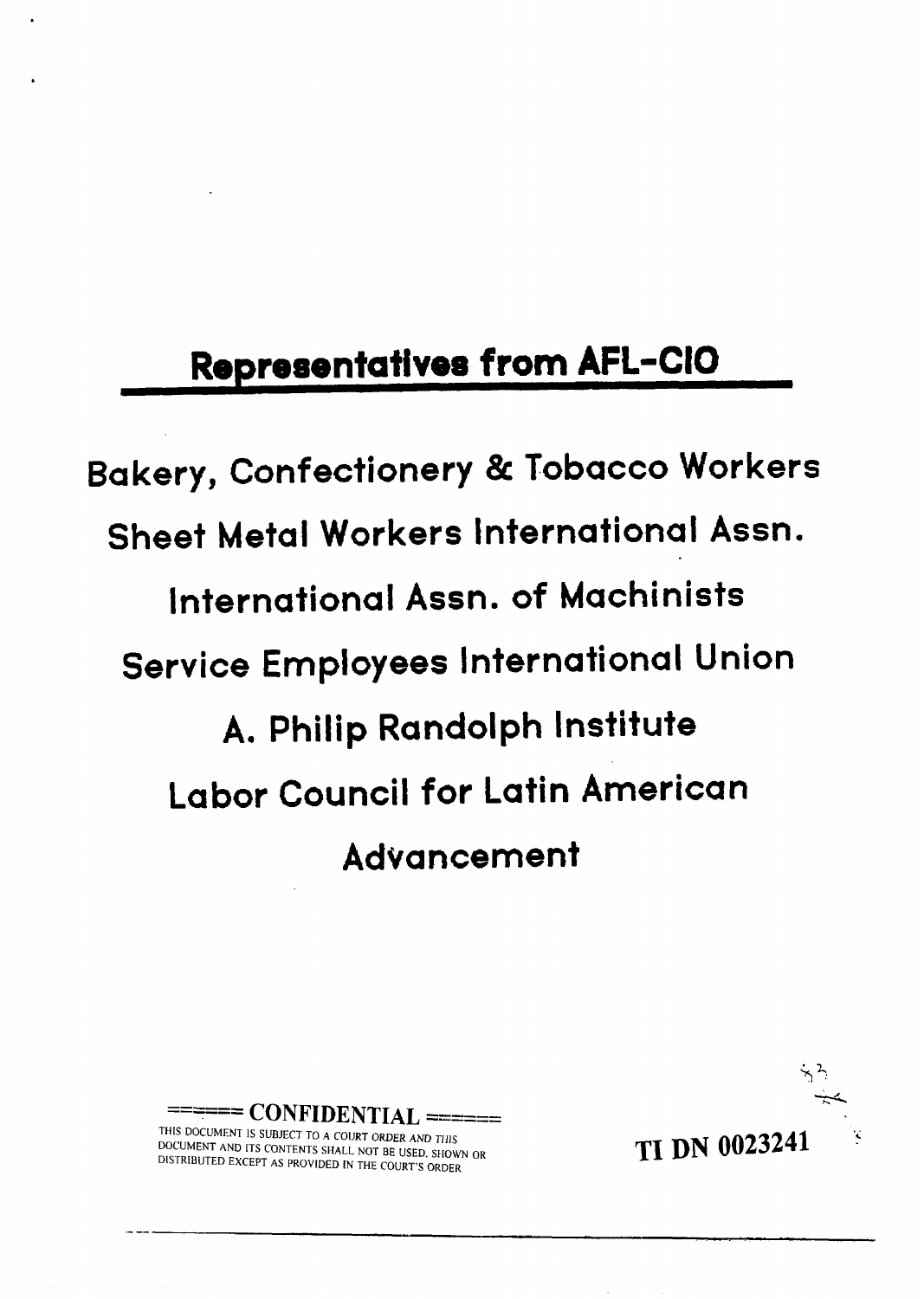## Representatives from AFL-CIO **(Continuad)**

**Coalition of Labor Union Women** 

## **American Federation of Government Employees**

**--c---** \_\_-\_-\_ **CONFIDENTIAL** ======

THIS DOCiJMENT IS SUBJECT TO A COURT ORDER AND THlS DOCUMENT AND ITS CONTENTS SHALL NOT BE USED, SHOWN **OR**  DISTRIBUTED EXCEPT AS PROVIDED IN THE COURT'S ORDER

**TI DN 0023242**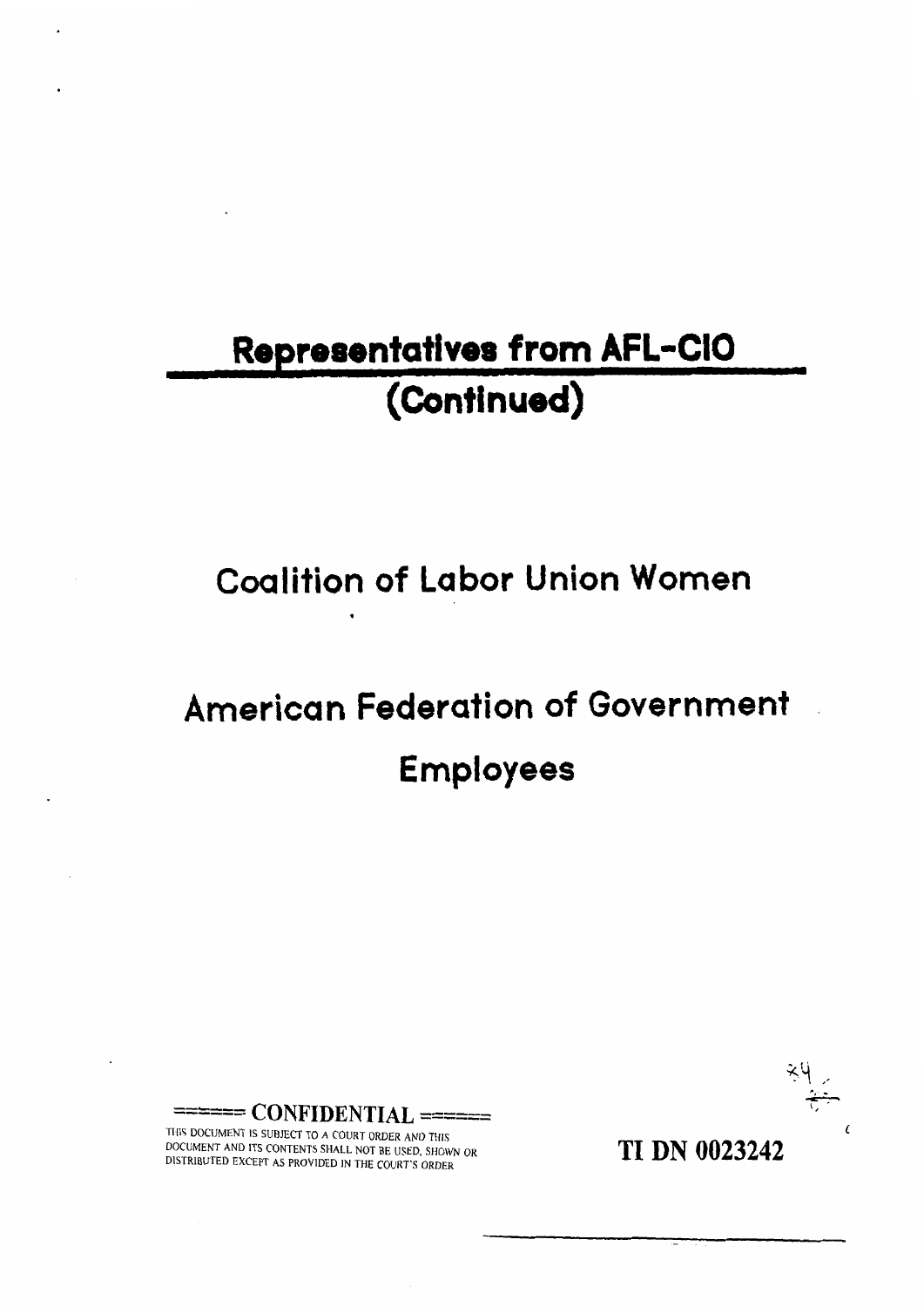## **Business Organization**

### **Business Council on Indoor Air**



THlS DOCUMENT IS SUBJECT TO **A** COURT ORDER AND THlS OCUMENT AND ITS CONTENTS SHALL NOT BE USED, SHOWN OR

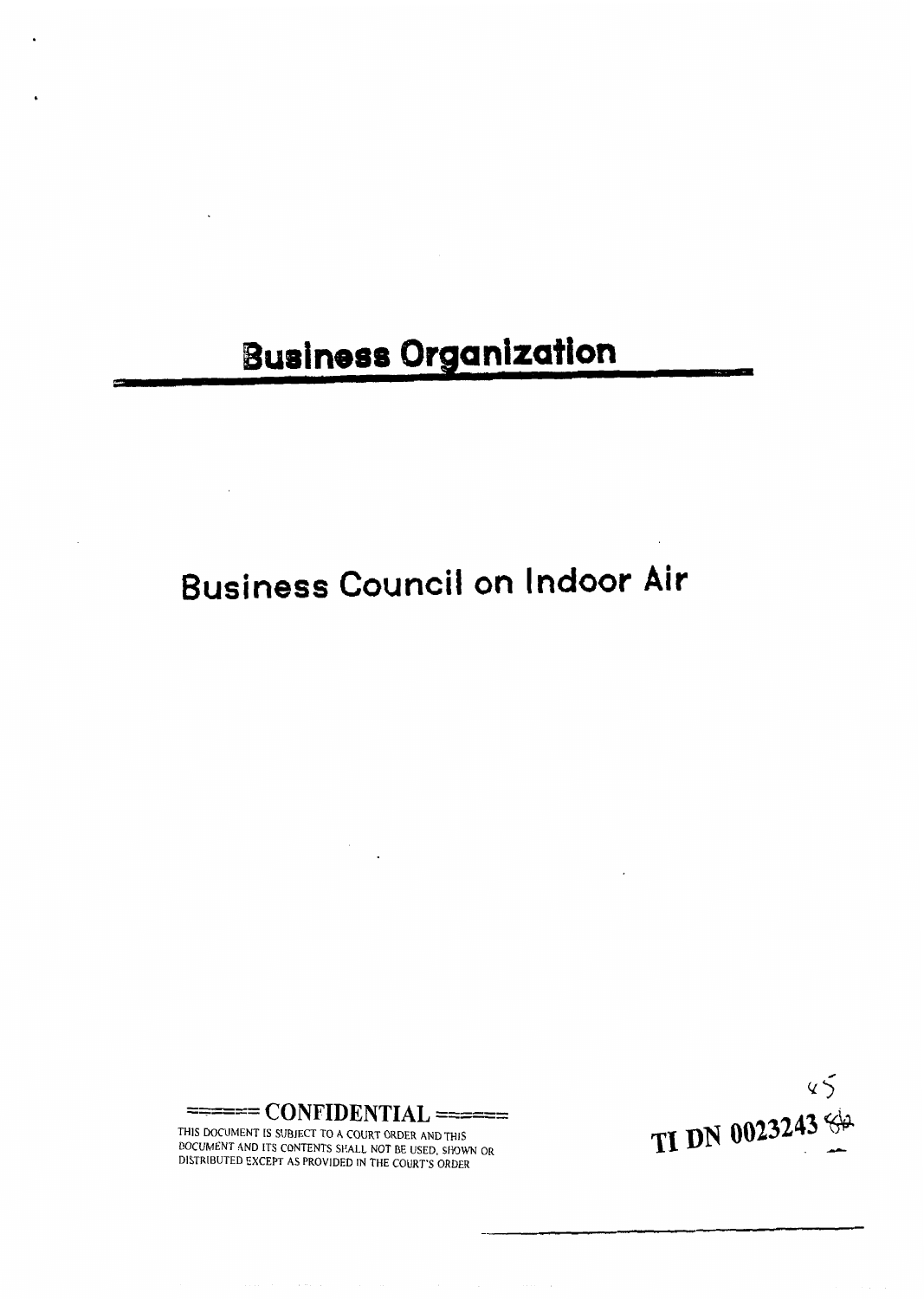#### **Other Coalitions**

## **League of United Latin American Citizens Paralyzed Veterans of America Noncommissioned Officers Assn. National Coalition of Vietnam Veterans**



THIS DOCUMENT IS SUBJECT TO **A** COURT ORDER AND THIS DOCUMENT AND ITS CONTENTS SHALL NOT BE USED. SHOWN OR DISTRIBUTED EXCEPT AS PROVIDED IN THE COURT'S ORDER

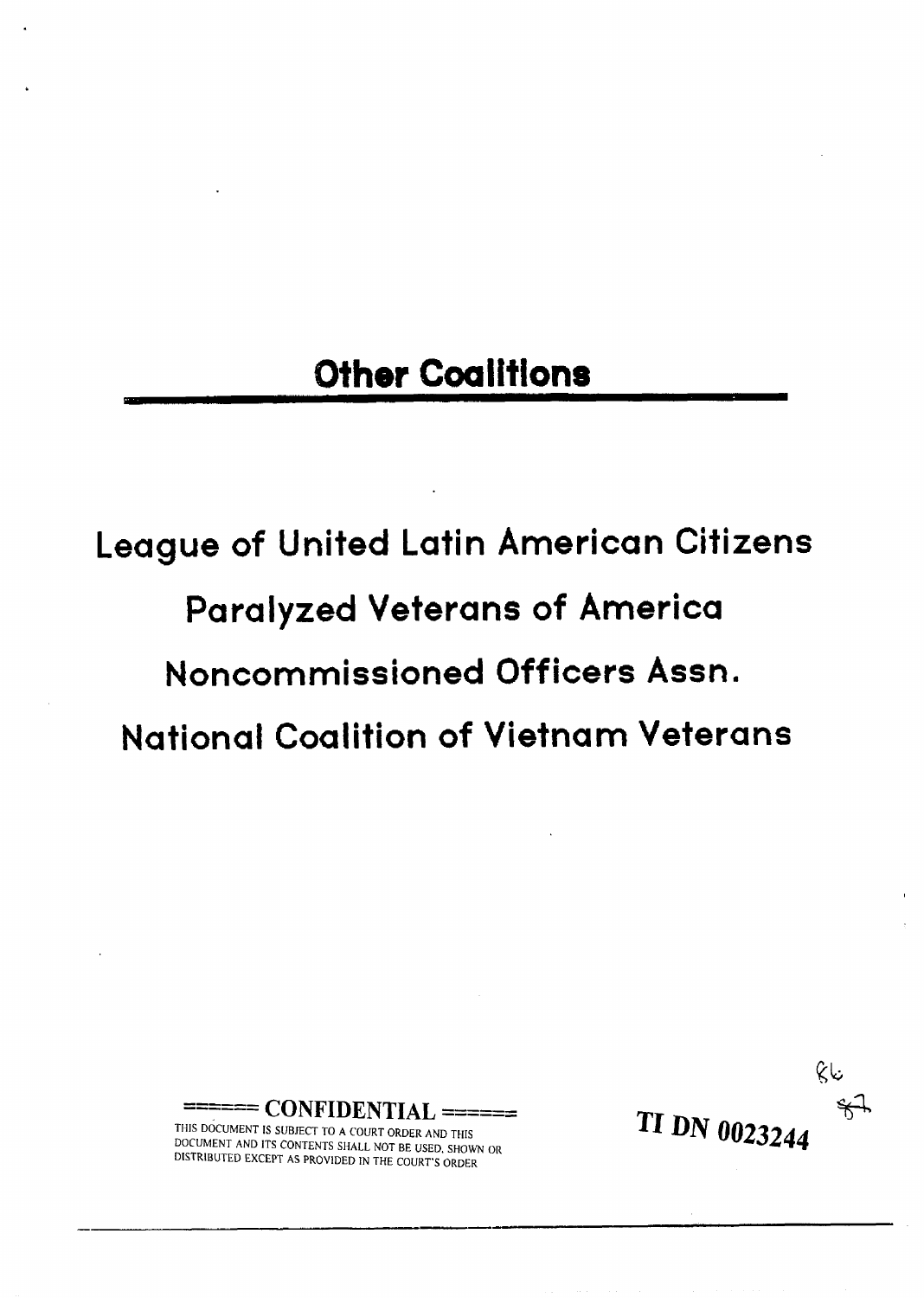#### **Economists**

### **Lew Solmon, UCLA**

**Bob Tollison, George Mason Univ.** 

**James Savarese, Savarese** & **Associates** 



------ **CONFIDENTIAL** ====== THIS DOCUMENT IS SUBJECT TO **A** COURT ORDER AND THlS

DOCUMENT AND ITS CONTENTS SHALL NOT BE USED, SHOWN OR DISTRIBUTED EXCEPT AS PROVIDED IN THE COURT'S ORDER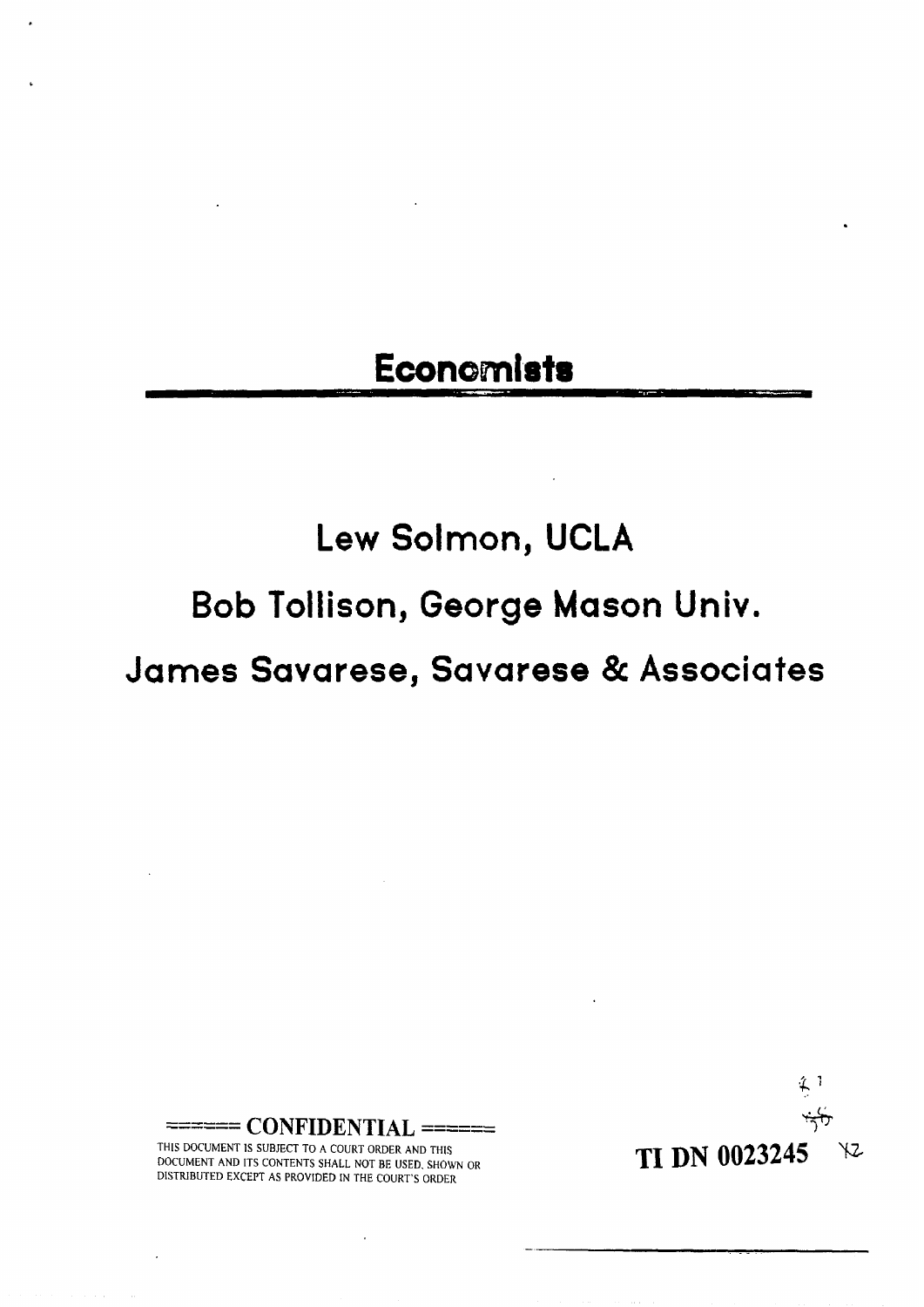#### **Airline Witnesses**

# **Gray Robertson, ACVA Atlantic, Inc. Dave Brenton, Smokers Rights Alliance David Burnes, Airline Economics Peter Trask, Aviation Safety and Health Assn.**

==== **CONFIDENTIAL** ======

THIS DOCUMENT IS SUBJECT TO A COURT ORDER AND THIS OCUMENT AND ITS CONTENTS SHALL USED. BE USED. IT AND THIS DISTRIBUTED EXCEPT AS PROVlOED **IN** THE COURT'S ORDER

**TI DN 0023246** 

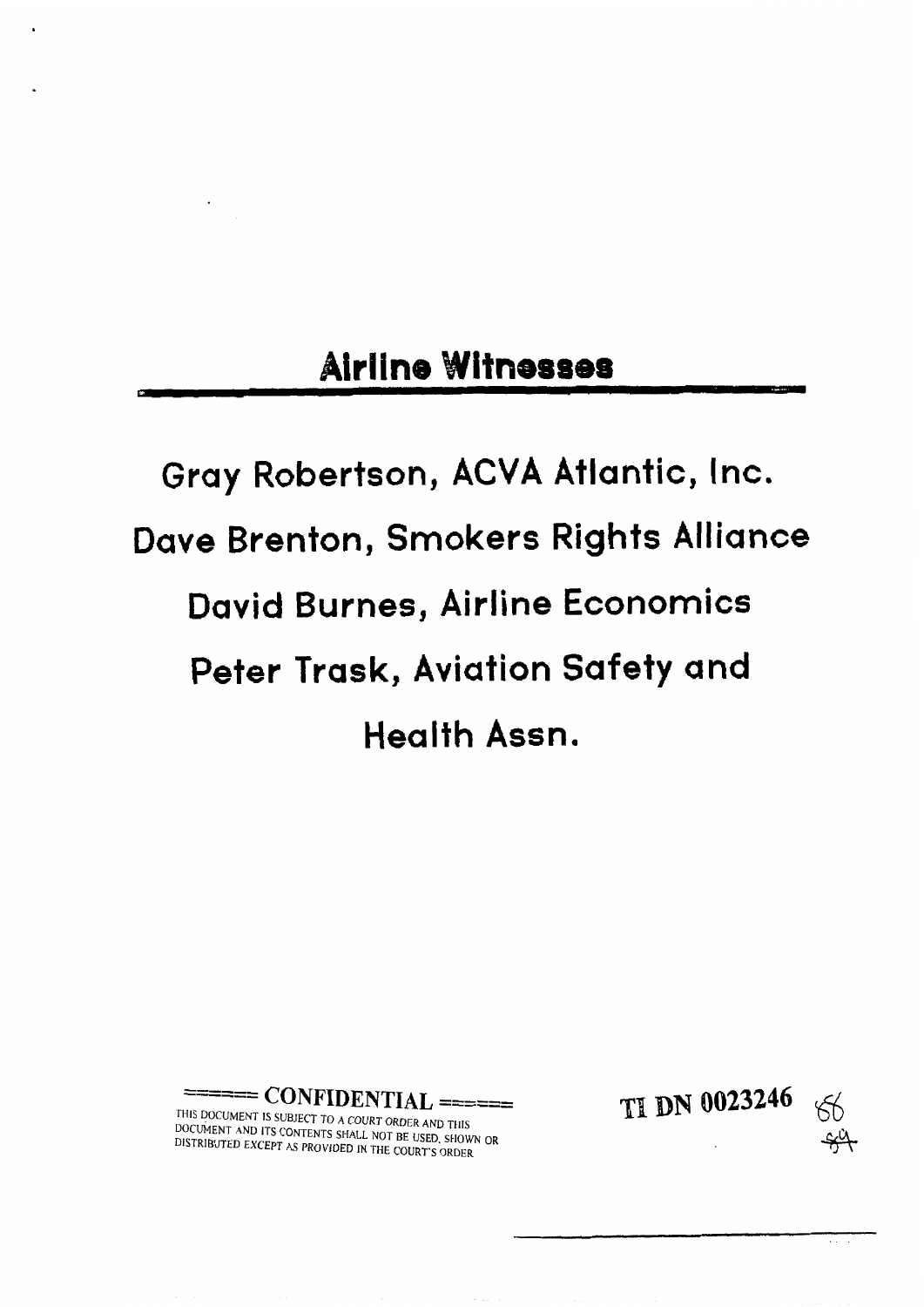Black

 $\ddot{\phantom{1}}$ 

 $\bar{a}$ 

l,

 $\Box$ 

------ **CONFIDENTIAL** ======

 $\mathcal{L}_{\mathcal{A}}$ 

 $\mathcal{A}^{\mathcal{A}}$ 

THIS DOCUMENT IS SUBJECT TO A COURT ORDER AND THlS DOCUMENT AND ITS CONTENTS SHALL NOT BE USED. StiOWN OR ISTRIBUTED EXCEPT AS PROVIDED IN THE COURT'S ORDER

**TI DN 0023247** 

 $\langle \varphi_{\alpha} \rangle_{\alpha}$ 

 $\ddot{\phantom{0}}$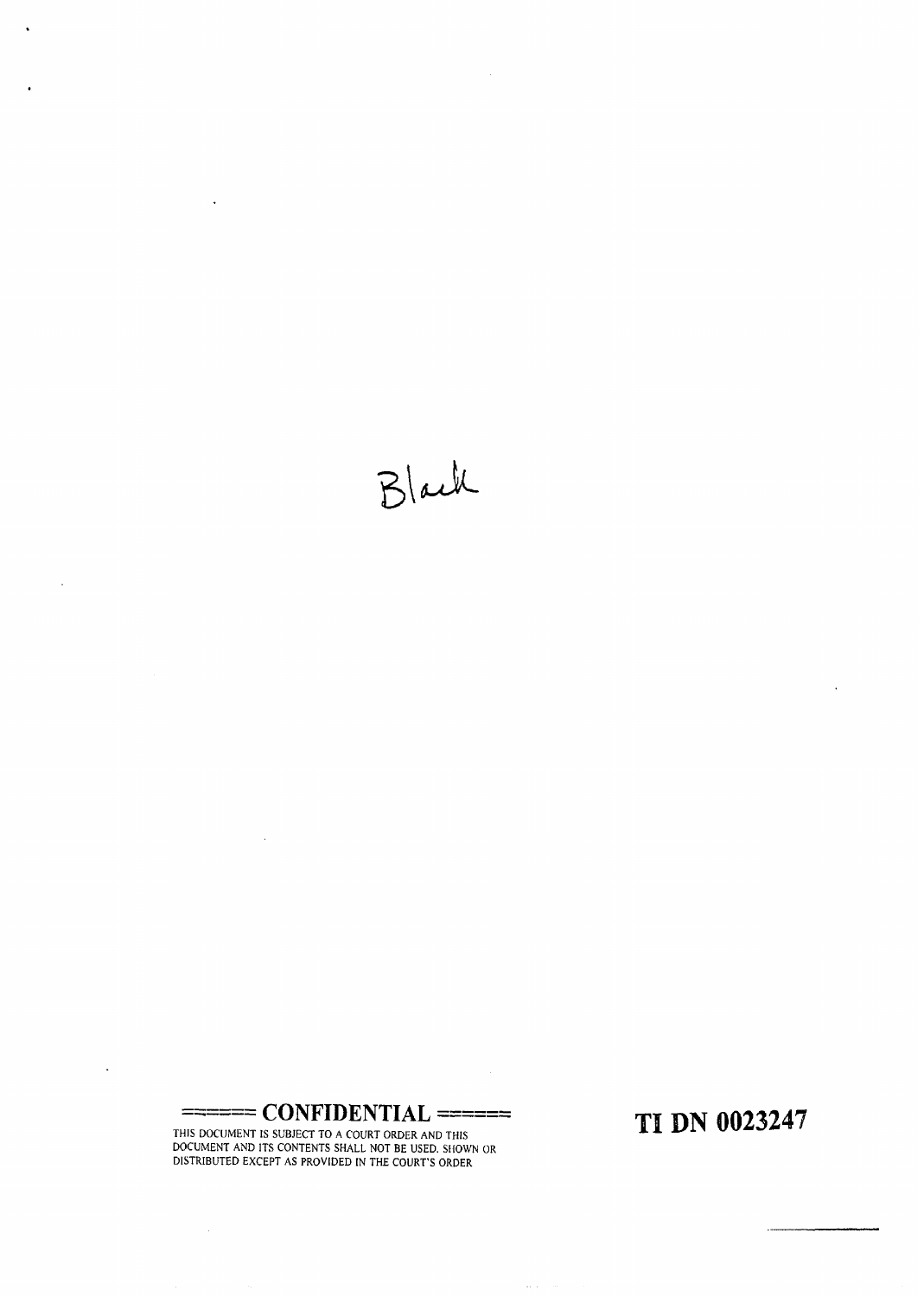

**TI DN 0023248** 

THIS DOCUMENT IS SUBJECT TO A COURT ORDER AND THIS DOCUMENT AND ITS CONTENTS SHALL NOT BE USED. SHOWN OR DISTRIBUTED EXCEPT AS PROVIDED IN THE COURT'S ORDER

 $rac{1}{66}$ 

 $=$  **CONFIDENTIAL**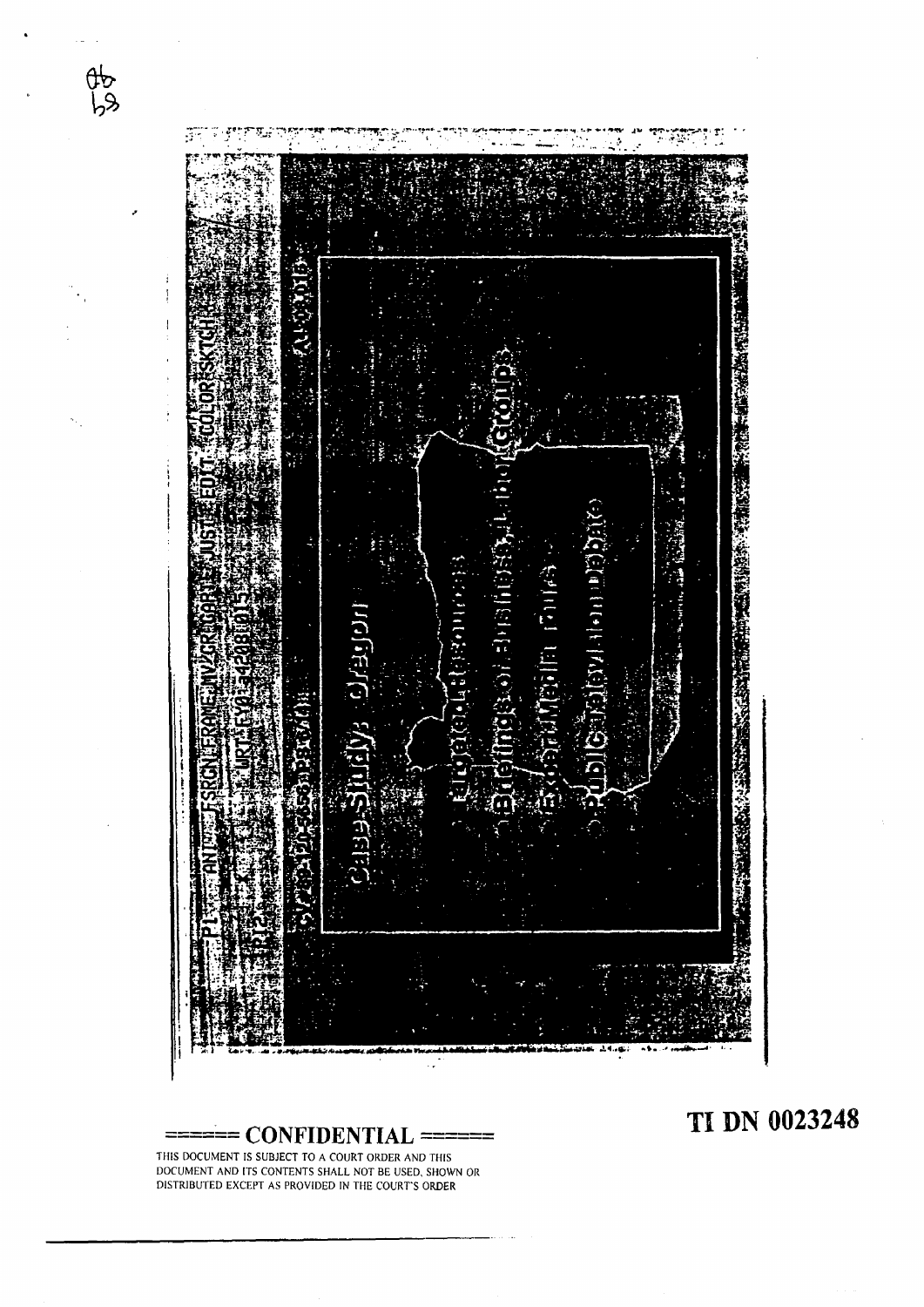

TI DN 0023249

THIS DOCUMENT IS SUBJECT TO A COURT ORDER AND THIS DOCUMENT AND ITS CONTENTS SHALL NOT BE USED. SI4OWN OR DISTRIBUTED EXCEPT AS PROVIDED IN THE COURT'S ORDER

------ \_\_\_\_\_\_ **CONFIDENTIAL** ======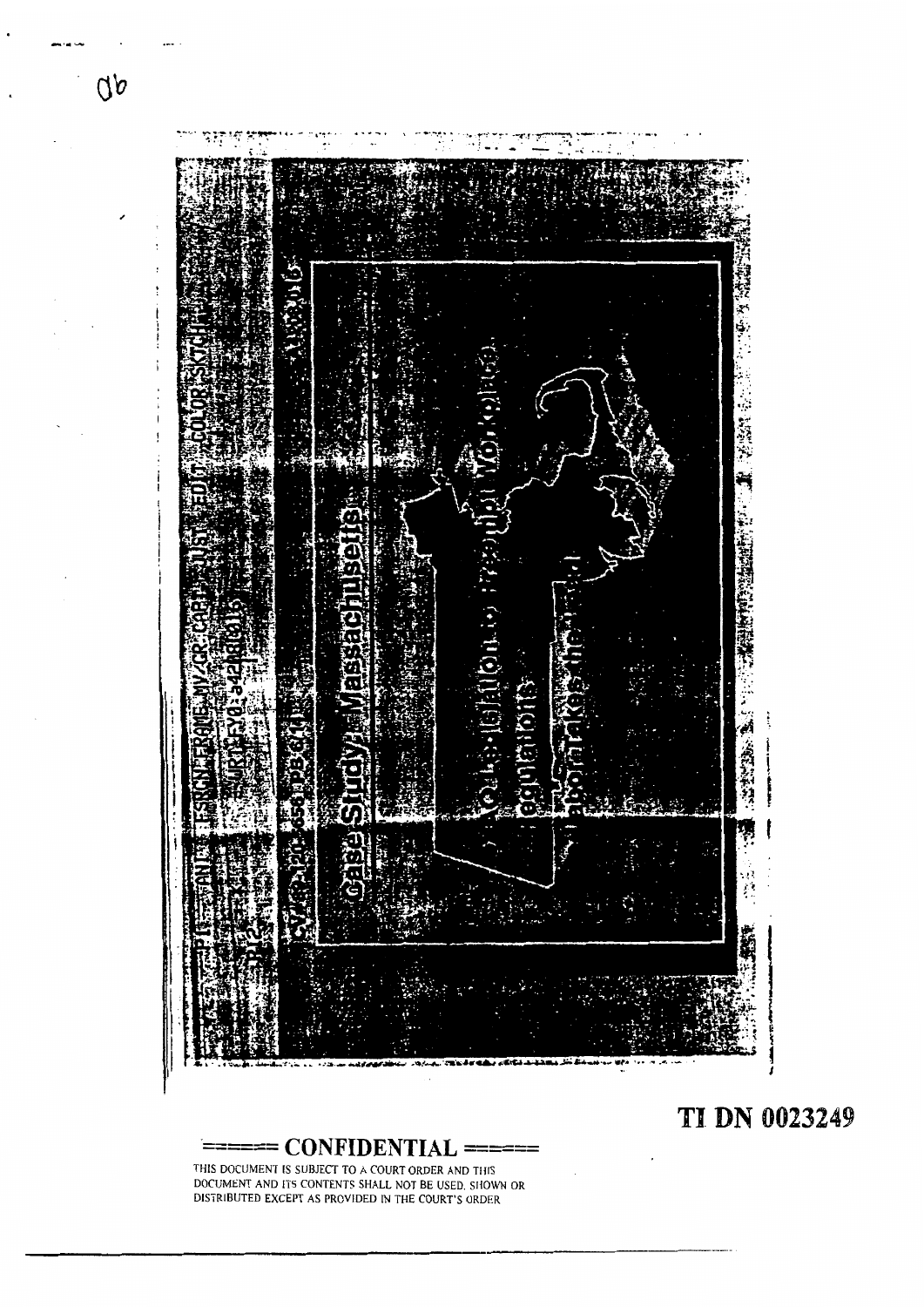

------ **CONFIDENTIAL** ======

 $\overline{a}$ 

**TI DN 0023250** 

TfIlS DOCUMENT IS SUBJECT TO **A** COURT ORDER AND THIS LIOCUMENT AND ITS CONTENTS SHALL NOT BE USED. SHOWN OR DISTRIBUTED EXCEPT AS PROVIDED IN THE COURT'S ORDER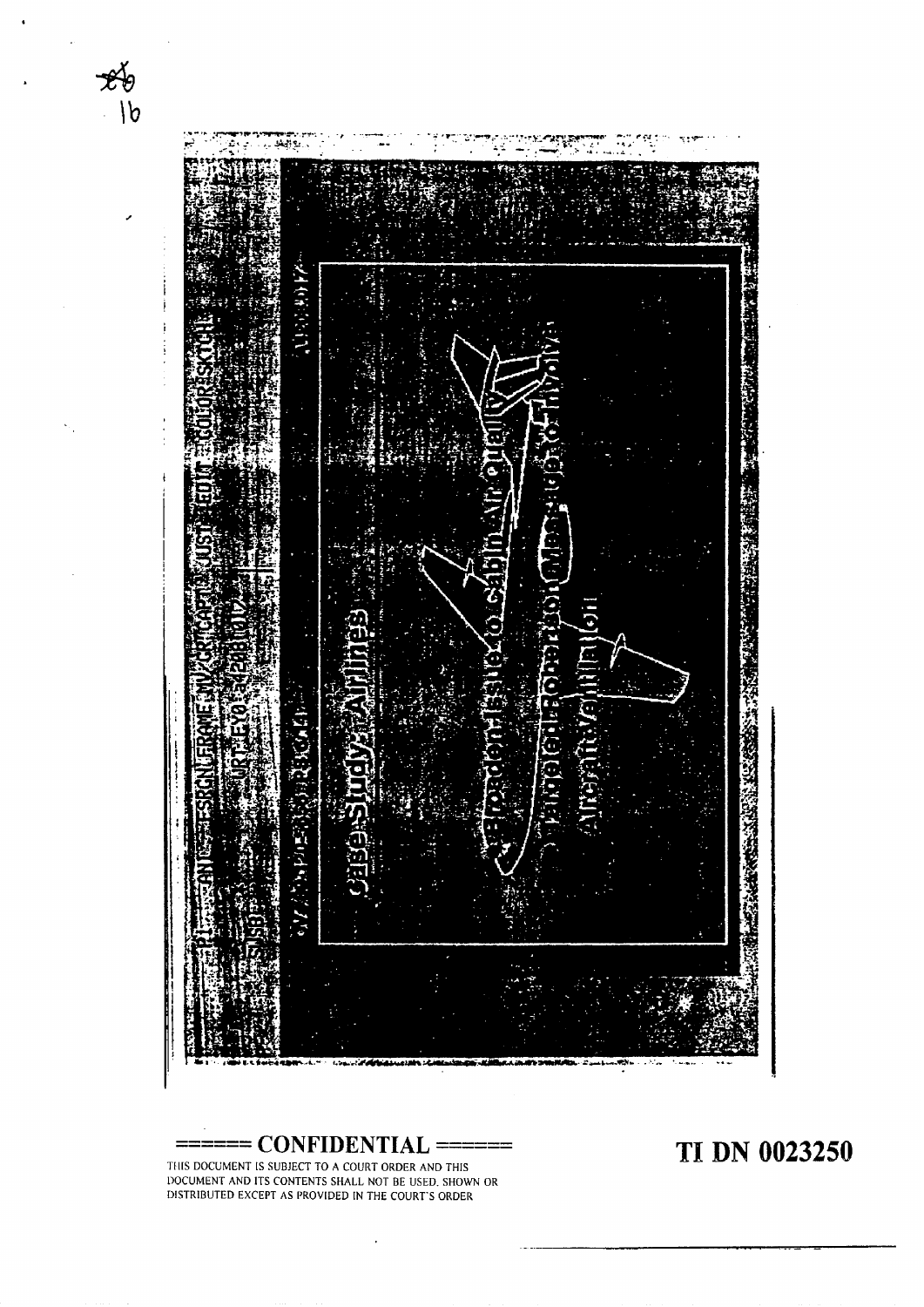

 $\overline{a}$ 

------ **CONFIDENTIAL** ======

.' THIS DOCUMENT IS SUBJECT TO A COURT ORDER AND THIS DOCUMENT AND ITS CONTENTS SHALL NOT BE USED. SHOWN OR DISTRIBUTED EXCEPT AS PROVIDED IN THE COURT'S ORDER



 $\mathbb{Z}^2$  and  $\mathbb{Z}^2$ 

**TI DN 0023251** 

 $\mathbf{r}$  , and  $\mathbf{r}$  , and  $\mathbf{r}$  , and  $\mathbf{r}$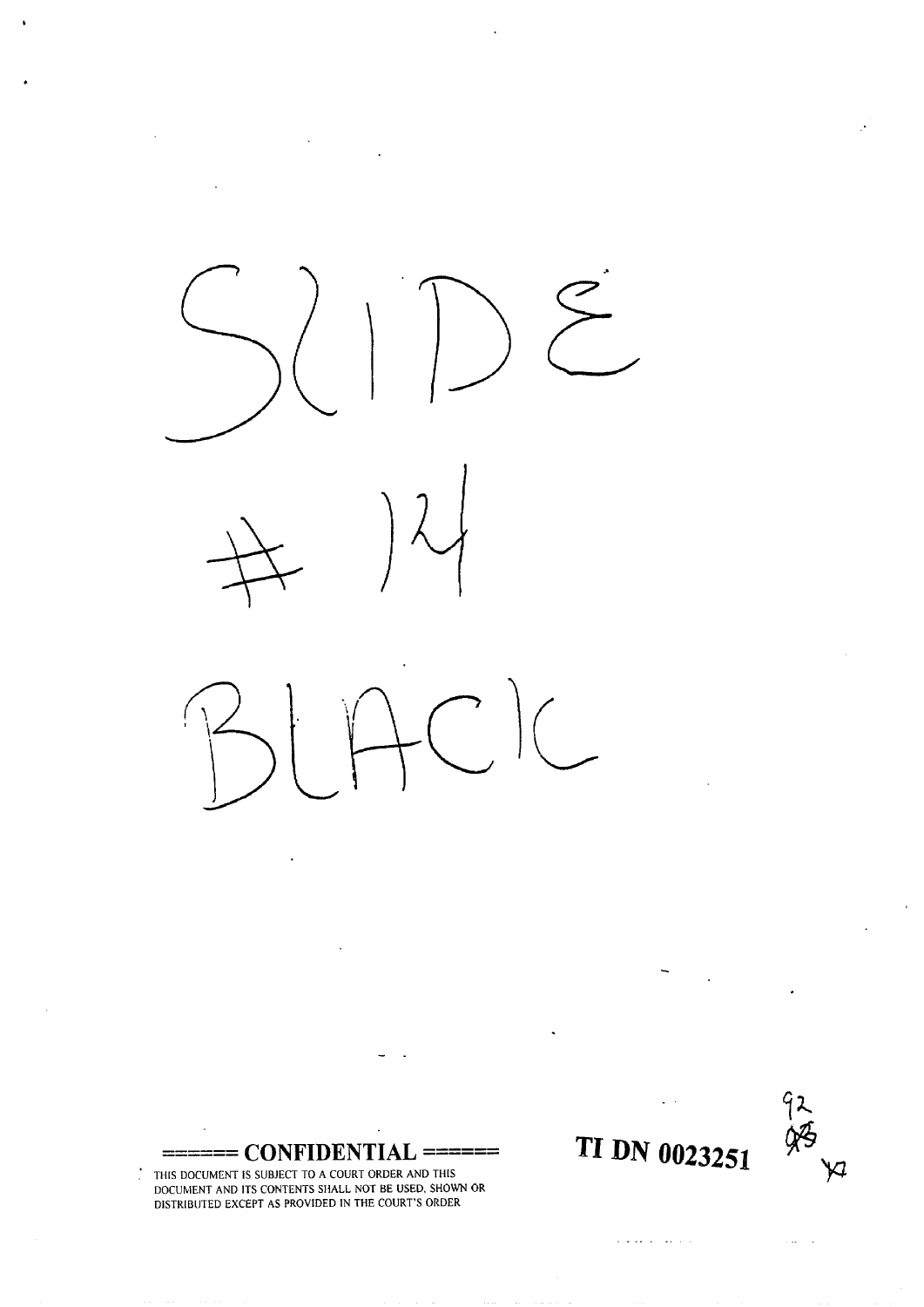

陈.

 $\ddot{\phantom{a}}$ 

 $\frac{1}{2}$ 

بالمجال

ŗ

ŀ  $\backslash$ ٦Ļ.

# TI DN 0023252

CONFIDENTIAL THIS DOCUMENT IS SUBJECT TO A COURT ORDER AND THIS DOCUMENT AND ITS CONTENTS SHALL NOT BE USED, SHOWN OR DISTRIBUTED EXCEPT AS PROVIDED IN THE COURT'S ORDER

----- **-I---- CONFIDENTIAL** ======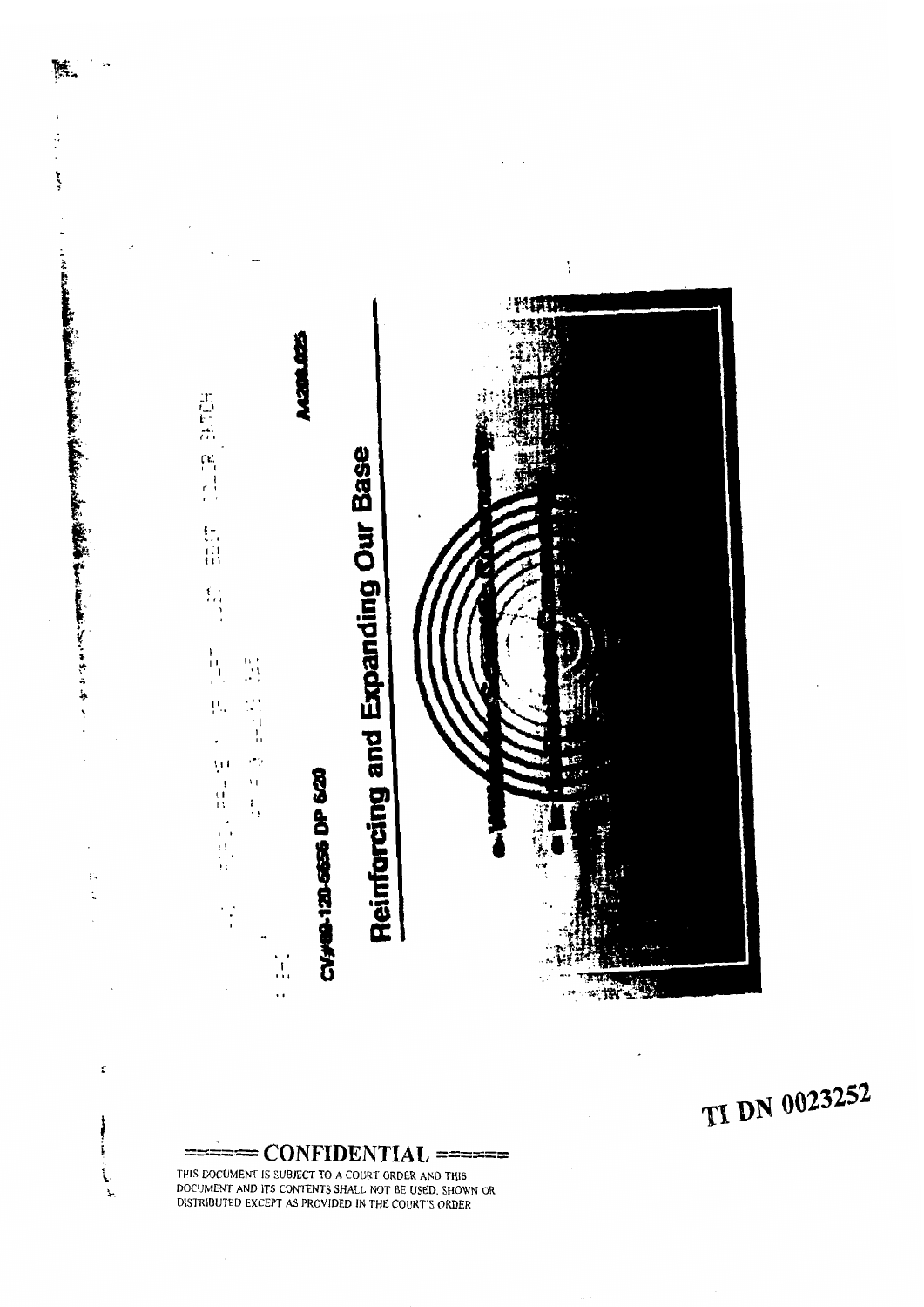



TI DN 0023253

 $\bar{z}$ 

 $\cdot$ 

 $\mathbb{Z}_{\geq 0}$ 

 $=$  **CONFIDENTIAL** THIS DOCUMENT IS SUBJECT TO A COUNT OF DUTIES OF THE SUBJECT TO A COURT OF THE SUBJECT TO A COURT OF THE SUBJECT TO A COURT OF THE SUBJECT TO A COURT OF THE SUBJECT TO A COURT OF THE SUBJECT TO A COURT OF THE SUBJECT TO A S DOCUMENT IS SUBJECT TO A COURT ORDER AND THIS  $\sim$ UMENT AND ITS CONTENTS SHALL NOT BE USED. SHOWN O

 $\mathfrak i$ 

 $\mathbf{I}$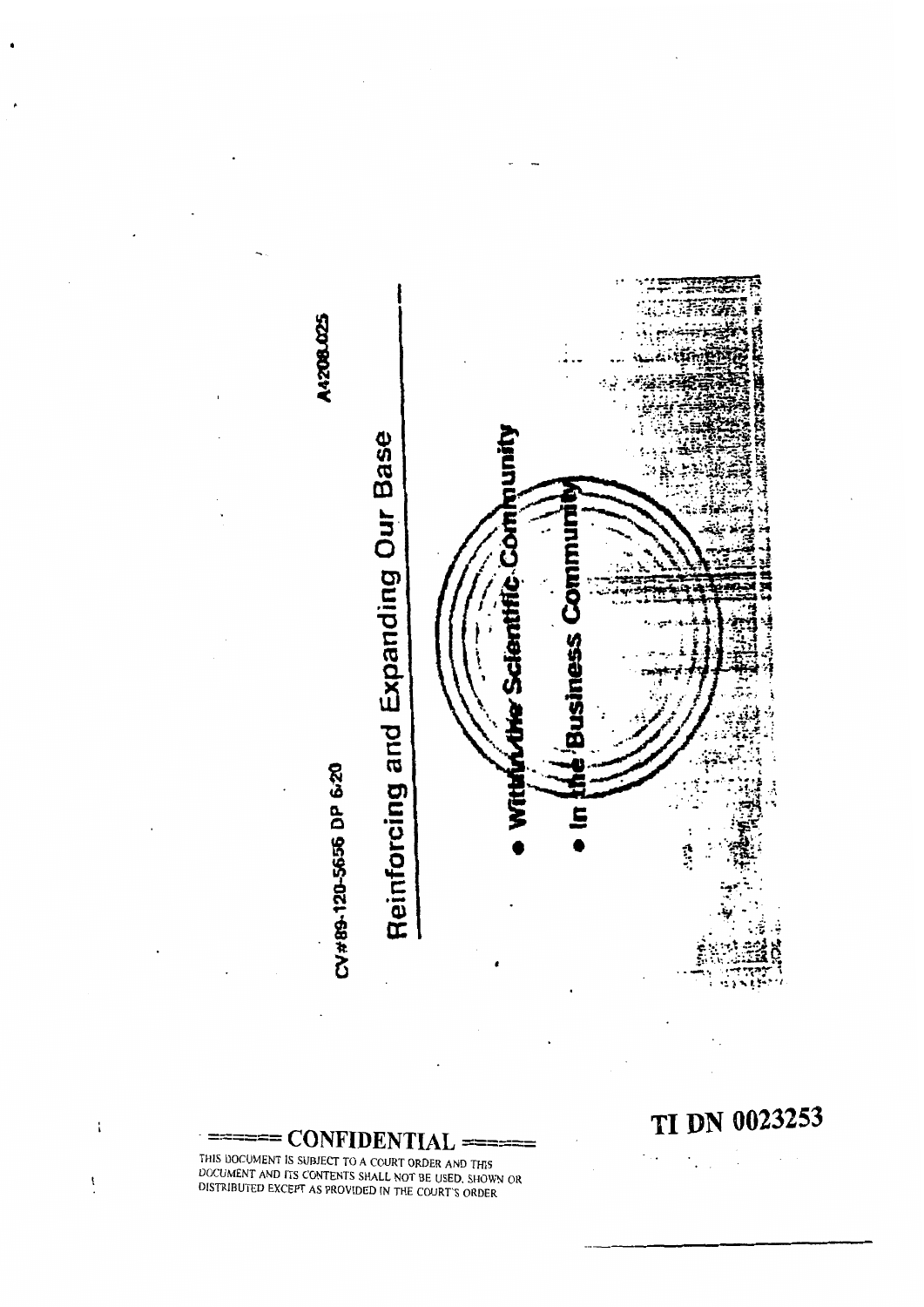

J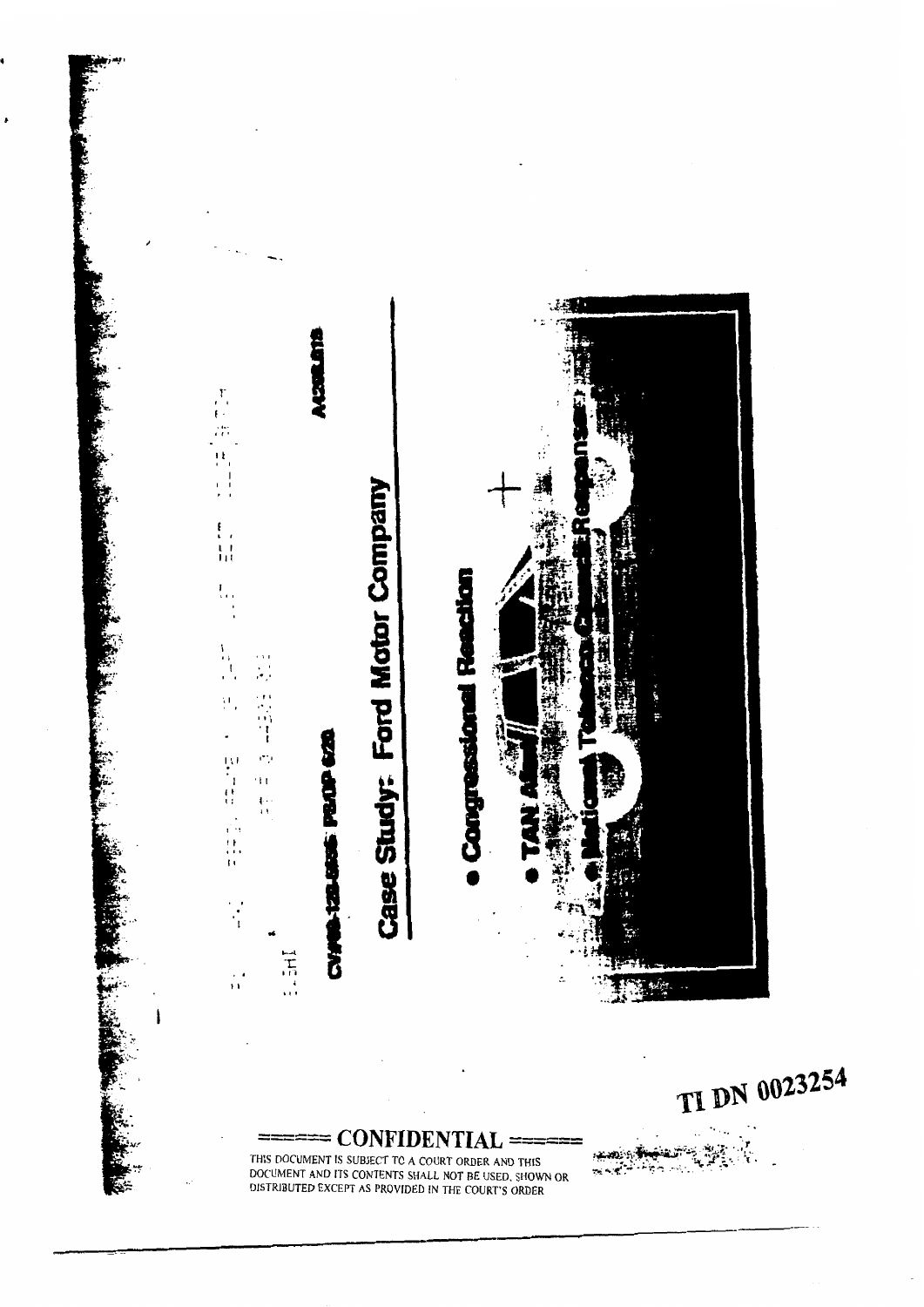

==-"= **C~NFIDEN~~AL** ----  $=$  CONFIDENTIAL ======  $\equiv$ 

,

THIS DOCUMENT IS SUBJECT TO A COURT ORDER AND THIS **DISPUTED IN A PROVIDED IN THE COUNTRY ORDER AND THIS DOCUMENT AND ITS CONTENTS SHALL NOT BE USED, SHOWN OR DISTRIBUTED EXCEPT AS PROVIDED IN THE COURT'S ORDER**  **TI DN 0023255** 

v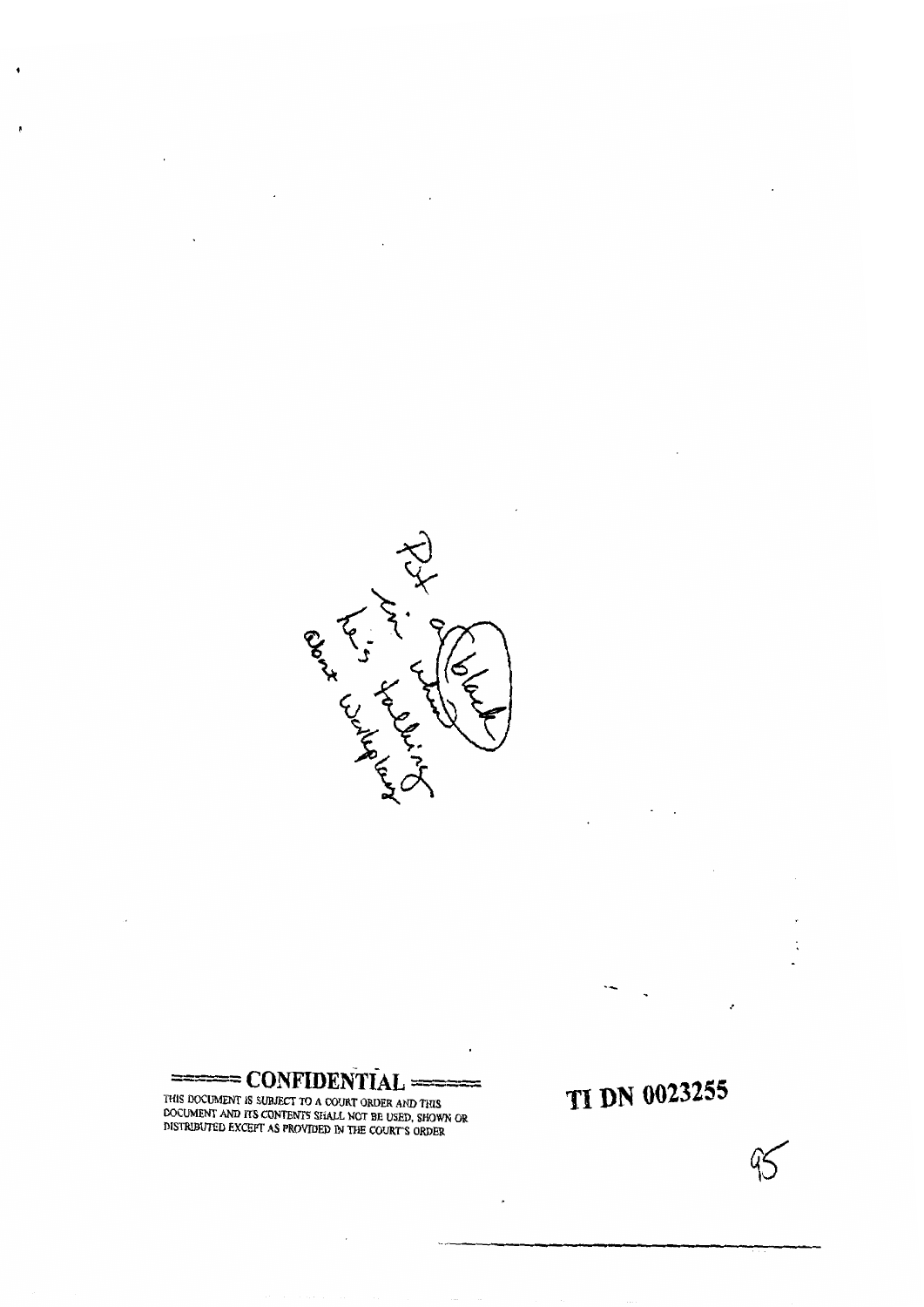## **Business Council On Indoor Air**

- **Seed money from TI**
- **Membership includes Dow Chemical, Monsanto, PPG**
- **TI pays dues for its ventilation consultants**
- **TI provides out-of -pocket services**

 $\overline{C}$  **CONFIDENTIAL** ======<br>MENT IS SUBJECT TO A COURT ORDER AND THIS  $\overline{C}$  **TI** DN 0023256 , . **TI DN 0023256 THIS MCLIMENT IS SUBJECI TO A COURT ORDER AND** THlS DOCUMENT **AND ITS CONTENTS SHALL NOT BE USED, SHOWN OR DISTRIBUTED EXCEPT AS PROVIDED** I'N THE **COURT'S ORDER**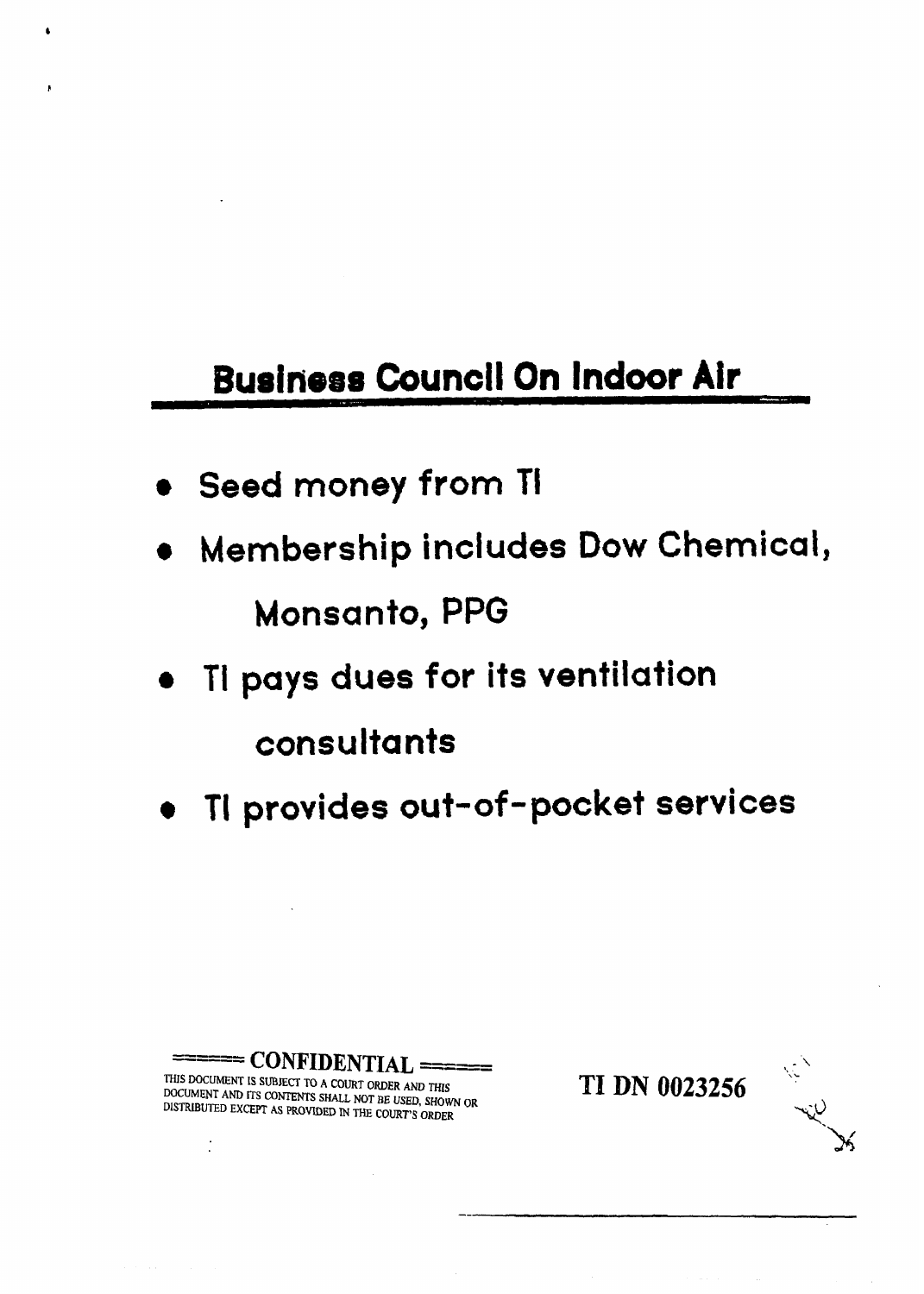### **BClA Activities**

- **Testimony on federal IAQ legislation**
- **Presentations, regular contact at EPA**
- **Media activity**

====== **CONFIDENTIAL THIS DOCUMENT IS SUBJECT TO A COURT ORDER AND THIS DOCUMENT IS SUBJECT TO A COURT ORDER AND THIS DUMENT AND ITS CONTENTS SHALL NOT BE USED. SHOWN OF A PROVIDED AS A PROVIDED** 

**TI DN 0023257** 

X